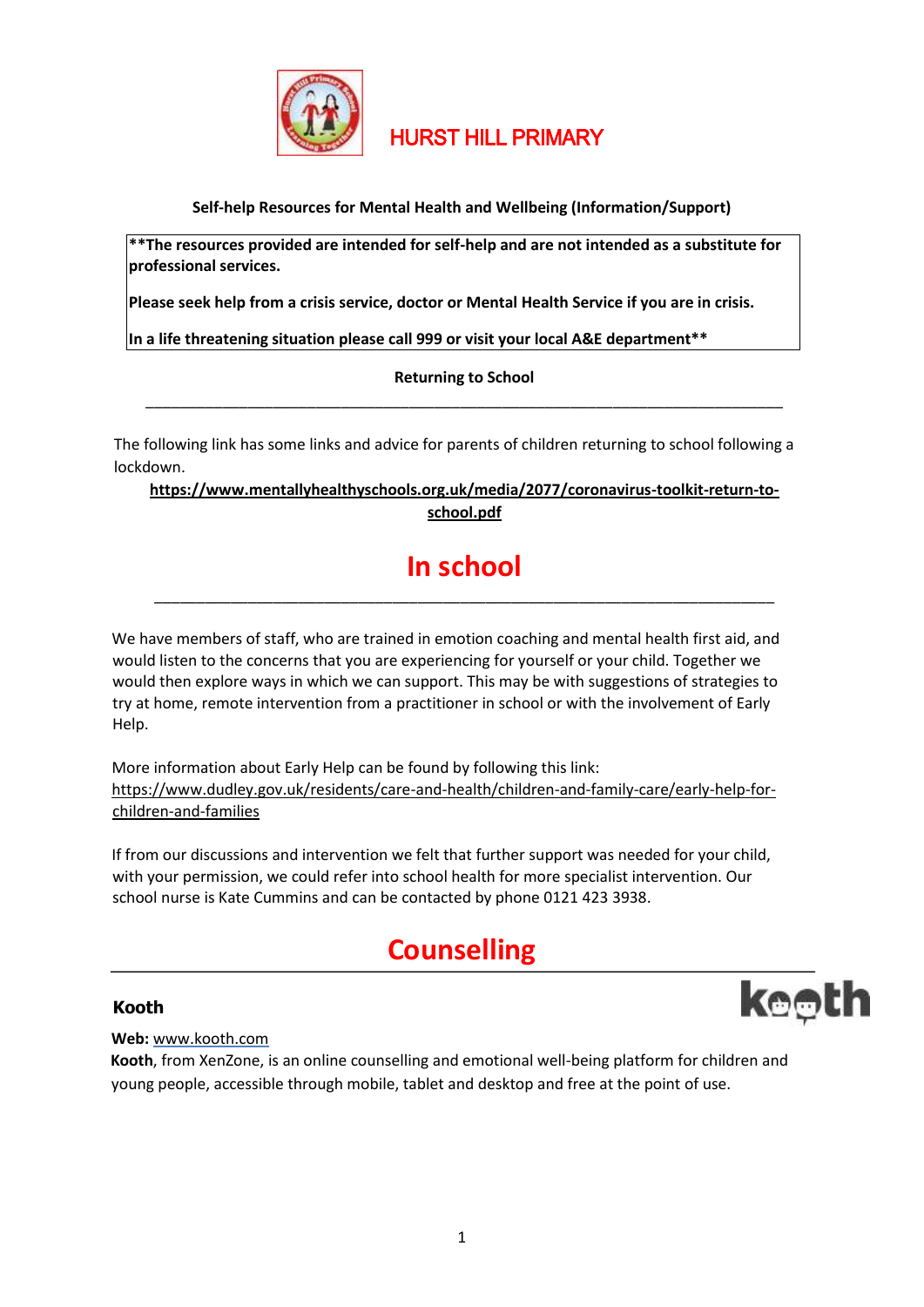# **The Mix**

# **Web[:](http://www.themix.org.uk/)** [www.themix.org.uk](http://www.themix.org.uk/)

The Mix Counselling service is suitable for you if you are looking for short-term help with your mental health and emotional wellbeing. Our Telephone counselling service is

available to young people aged 25 years old and under. Our Webchat service is available to those aged 10-18 years old. Our counsellors aim to support by listening to your problems and helping you find ways to cope in a confidential, safe space

# **Relate**

### **Web:** www.relate.org.uk

We provide Relationship Counselling, Sex Therapy, Family Counselling, Children and Young People's Counselling, Training and Education and Telephone Counselling at locations across Worcestershire and Hereford. If you've got stuff going on at home or at school, it can be tough trying to figure it out by yourself. Children and Young People's Counselling can help you talk over any difficult issues and think about what you'd like to do.

If it's bullying, stress over exams, your parents splitting up, arguments with friends, problems with your girlfriend or boyfriend or you're just feeling a bit low, we're here to help. We provide Children and Young People's Counselling for people aged 11-19 (or up 22 if you're in full time education).

# **Childline**

# **Web:** www.childline.org.uk/get-support

Chat with a counsellor about anything. It's a 1-2-1 session - so it's just you and Childline. Our counsellors are trained staff and volunteers. They're all different ages and come from lots of different backgrounds. But what they all have in common is that they want to help young people.

They're real people who want to support you with any issue you're facing. They're trained but they don't follow a script. They can give you help and support with whatever's worrying you.

# **Information & Advice**

# **Childline**

# **Web:** www.childline.org.uk

Childline is yours – a free, private and confidential service where you can talk about anything. Whatever your worry, whenever you need help, we're here for you online, on the phone (0800 1111), anytime.

### **Young Minds**

#### **Web:** www.youngminds.org.uk

Call the Parents Helpline: 0808 802 5544 (Monday to Friday 9.30am – 4pm, free for mobiles and landlines)

Young Minds is the UK's leading charity committed to improving the emotional wellbeing and mental health of children and young people. We offer free, confidential online and telephone support, including information and advice, to any adult worried about the emotional problems, behaviour or mental health of a child or young person up to the age of 25





childline



 $rela$ 

the relationship people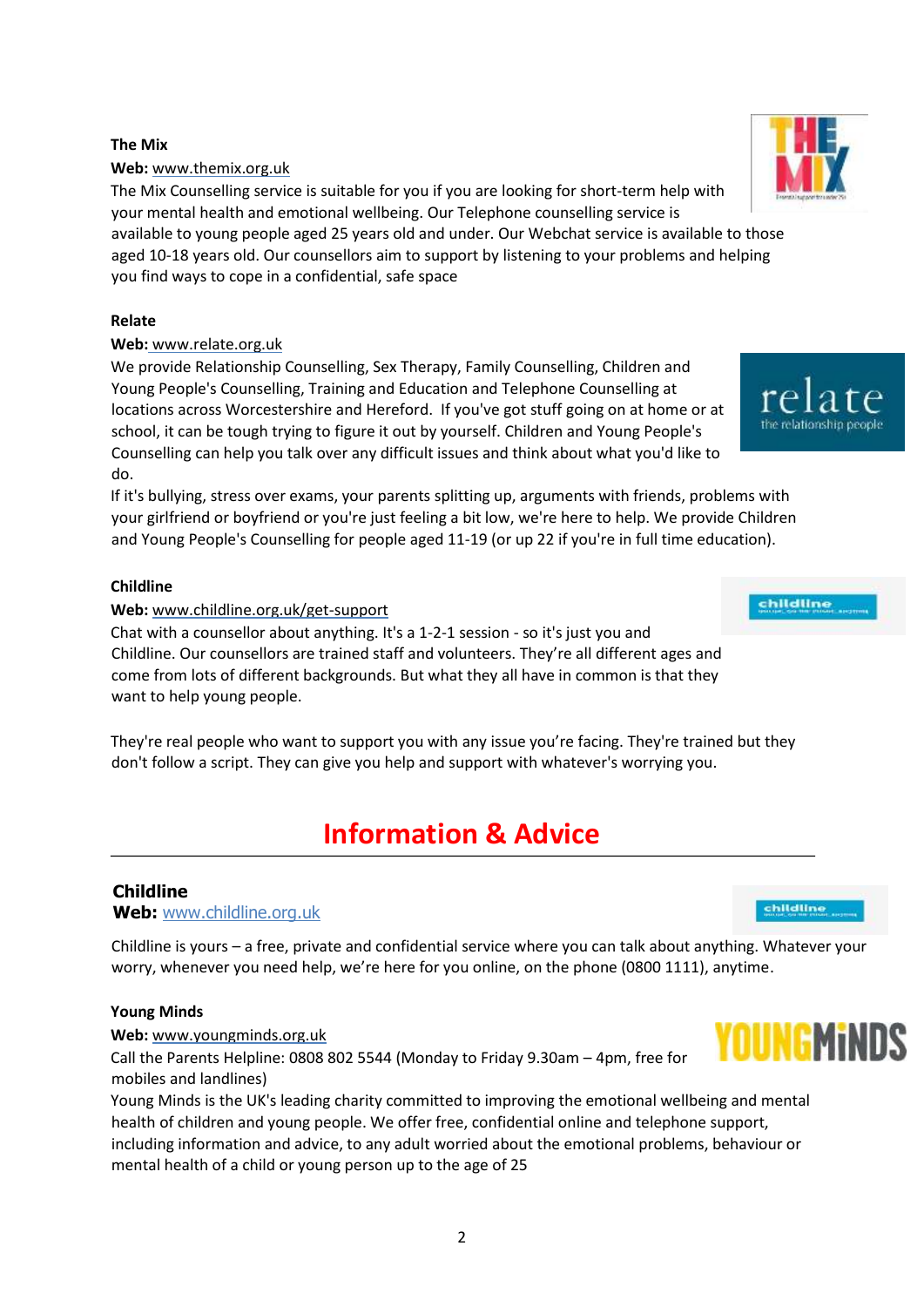# **Mental Health Foundation**

### **Web[:](http://www.mentalhealth.org.uk/)** [www.mentalhealth.org.uk](http://www.mentalhealth.org.uk/)

Charity improving the lives of those with mental health problems or learning disabilities.

#### **The Mix**

# **Web[:](http://www.themix.org.uk/)** [www.themix.org.uk](http://www.themix.org.uk/)

If you're under 25 and need help but don't know where to turn, call us for FREE on 0808 808 4994. We'll explore your situation with you and find organisations that may be able to help you further. One to one chat allows you to live message our trained helpline supporters about any issue that is troubling you. Our team is trained to help you explore your situation and find organisations which might be able to help you further. We offer a non-judgemental service so you can speak to us about any issue. We're open 7 days a week from 4pm to 11pm, however chats may not be connected after 10:15pm.

#### **MindEd**

### **Web[:](https://www.minded.org.uk/)** [www.minded.org.uk](https://www.minded.org.uk/)

At its heart, MindEd provides practical knowledge that gives adults confidence to identify a mental health issue and act swiftly, meaning better outcomes for the child or young person involved. Advice on depression, anxiety, ADHD & self-harm

#### **Mind**

# **Web:** www.mind.org.uk

Mind offers information and advice to people with mental health problems and lobbies government and local authorities on their behalf.

### **PAPYRUS (Prevention of Young Suicide)**

#### **Web[:](http://www.papyrus-uk.org/)** [www.papyrus-uk.org/](http://www.papyrus-uk.org/)

# **Call: 0800 068 4141 Email: pat@papyrus-uk.org**

HopeLineUK is a specialist telephone service staffed by trained professionals who give nonjudgmental support, practical advice.

#### **Opening hours:**

# **10am – 10pm weekdays 2pm – 10pm weekends 2pm – 10pm bank holidays #Stay Alive (Suicide Prevention) (APP)**

Stay Alive is a pocket suicide prevention resource. You can use it if you are having thoughts of suicide or if you are concerned about someone else who may be considering suicide. This App has some helpful features that you can personalise to help you e.g Safety Plan, upload photos to your LifeBox, Fill in your Reasons for Living and much more. **This App is a self-help tool and is not a substitute for professional services.** 

# **Mental Health Strategies & Support**

# **MoodJuice**

**Web[:](http://www.moodjuice.scot.nhs.uk/)** [www.moodjuice.scot.nhs.uk/](http://www.moodjuice.scot.nhs.uk/)













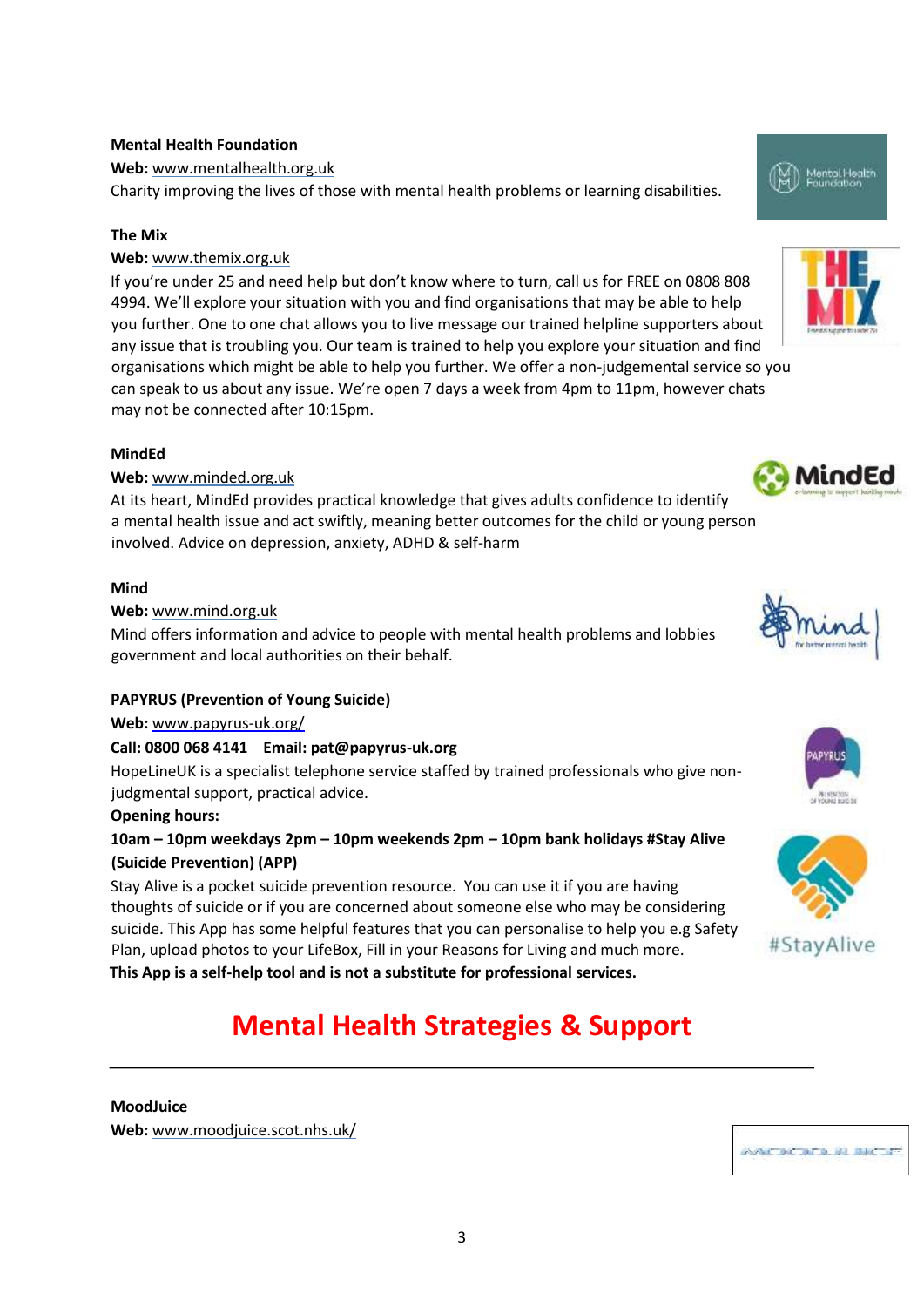Free online courses covering low mood and stress and all of the common linked **Living Life** problems this causes. Work out why you feel as you do, how to tackle problems, build confidence, get going again, feel happier, stay calm, tackle upsetting thinking and more.

### **Serenity Programme**

# **Web:** https://serene.me.uk/

The Serenity Programme is an innovative treatment for stress, and anxiety. Based on transdiagnostic cognitive behaviour therapy (CBT) our online CBT programme contains a range of resources to support your recovery and to help increase your resilience and wellbeing.

# **No Panic - Helping you break the chains of anxiety disorders**

### **Web[:](http://www.nopanic.org.uk/)** [www.nopanic.org.uk](http://www.nopanic.org.uk/)

This site provides valuable information for sufferers and carers of people with Panic, Anxiety, Phobias and Obsessive Compulsive Disorders (OCD).

### **FearFighter**

### **Web:** <http://ccbtmain.cbtprogram.com/products/fearfighter/>

FearFighter is a cognitive behavioural therapy-based online self-help course for treating panic and phobia. It teaches ways to tackle panicky or anxious thoughts and to stop avoiding the things that cause them. FearFighter consists of nine computer-based sessions lasting about an hour each. \*Charges and/or referral may apply\*

# **ASD/ADHD Strategies and Support**

# **Autism West Midlands**

**Web:** [www.autismwestmidlands.org.uk/](http://www.autismwestmidlands.org.uk/)

Enriching the lives of people with **autism** in [th](http://www.autismwestmidlands.org.uk/)e **West Midlands**. We use our passion and expertise to enrich the lives of people with **autism** and those who care for them. We offer specialist care and support for people with autism & their families.

Types: Adult Support, Family Support, Employment Support

# Moodjuice offers information, advice to those experiencing troublesome thoughts, feelings and actions. From the site you are able to print off various self-help guides covering conditions such as depression, anxiety, stress, panic and sleep problems.

# **MoodGym**

**Web[:](http://www.moodgym.com/)** [www.moodgym.com.a](http://www.moodgym.com/)u Moodgym is an interactive self-help program that provides cognitive behaviour therapy (CBT) training to help users prevent and cope with depression and anxiety. \*Please note there is now a £23 charge for 1 year's access to MoodGYM.

# **Living Life to the Full**

# **Web:** https://llttf.com









o Panic

moodgiyn

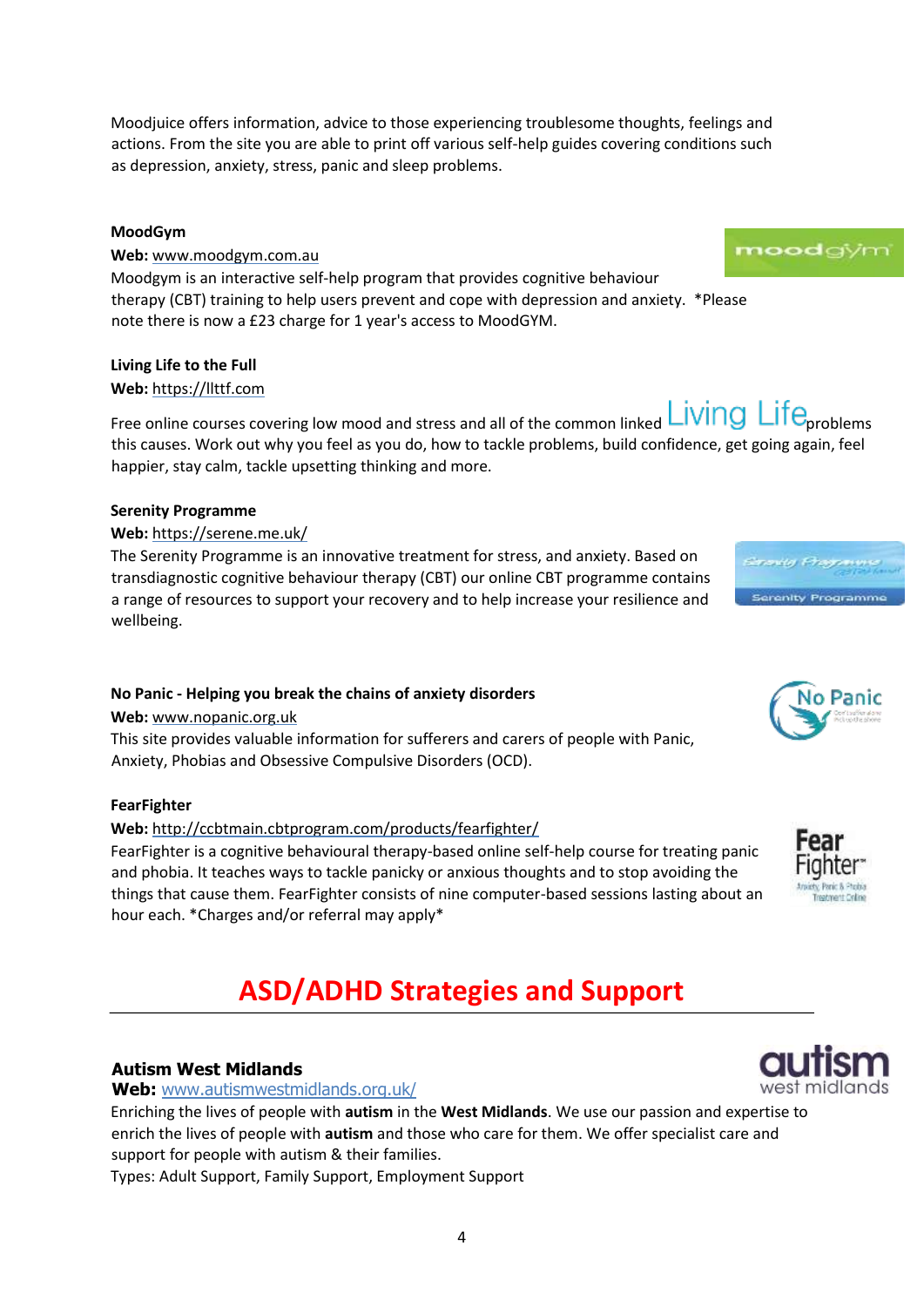# **Helpline:**

Our helpline welcomes calls from parents and carers who live anywhere in the West Midlands to discuss concerns they have about autism (before and after diagnosis). Callers will find experienced, understanding staff who offer a listening ear and who can provide information about autism and local support services. Our helpline can also book a face to appointment for a parent/carer at one of our community based advice sessions.

To contact our helpline call **0303 03 00 111** or email info@autismwestmidlands.org.uk.

**Opening Times** Monday: **9.30am-4pm** Tuesday: **9.30am- 2.30pm** Wednesday: **9am-4pm** Thursday: **9.30-4pm** Friday: **9am-2pm**  Saturday & Sunday: **Closed** 

# **The National Autistic Society**

**Web:** [www.autism.org.uk/Autism\\_Charity/Autism\\_Support](http://www.autism.org.uk/Autism_Charity/Autism_Support) Whatever you want to do, whether it's go to college, sing in a choir, relax in a cafe, learn to swim or meet new people, we're here to help.

Our teams offer all kinds of support and activities in our specialist hubs or out and about.

Join our groups for adults or children, or try one-to-one support.

For hundreds of autistic people, our support helps to make the difference between isolation or family dependence and the chance to lead a full life. Our services give autistic people the confidence and skills to live well, enjoy the activities that others take for granted, or simply to take a break. **Autism Helpline:** 

Our Autism Helpline provides confidential expert advice and support on autism for autistic people, their families and friends.

# **Telephone: 0808 800 4104**

**Helpline opening hours: Monday-Thursday 10am-4pm, Friday 9am-3pm (excluding Bank holidays)** 

# **ADDISS (ADHD)**

**Web:** [www.addiss.co.uk](http://www.addiss.co.uk/)

ADDIS has a wide range of resources about all aspects of ADHD and associated conditions, with special sections for parents, children, teenagers and professionals.

# **ADHD Foundation Web:**

The ADHD Foundation works in partnership with individuals, families, doctors, teachers and other agencies to improving emotional well being, educational attainment, behaviour and life chances through better understanding and self management of ADHD, ASD and related learning difficulties such as dyslexia, dyspraxia, Irlen's Syndrome, dyscalculia and Tourette's Syndrome.





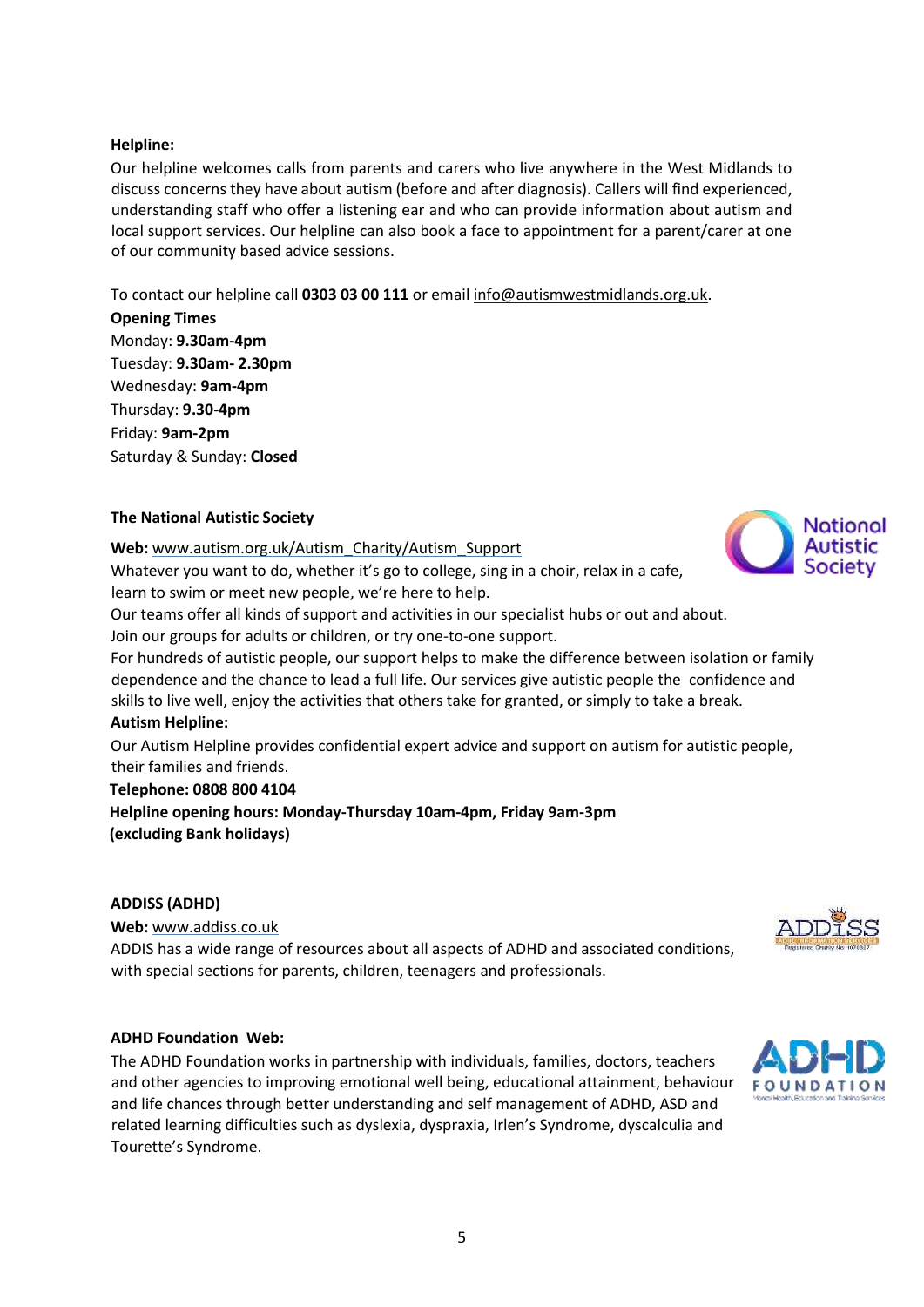**Web:** [www.breadeatingdisorders.org.uk/](http://www.breadeatingdisorders.org.uk/)

Eating Disorders support groups, relaxation, anxiety management workshops, training

# **Sexual and Gender Identity**

# **Mermaids UK**

**Web:** [www.mermaidsuk.org.uk/](http://www.mermaidsuk.org.uk/)

If yo[u a](http://www.mermaidsuk.org.uk/)re a young person that [fee](http://www.mermaidsuk.org.uk/)ls at odds with their birth gender, or you are a parent with a child who feels this way, Mermaids can help.

# **Childline**

**Web:** www.childline.org.uk/info-advice/your-feelings/sexual-identity/ Your sexuality and gender identity are part of who you are. However you're feeling, we're here to support you.

### **GIDS**

**Web:** http://gids.nhs.uk/parents

The Gender Identity Development Service (GIDS) is a highly specialised clinic for young people presenting with difficulties with their gender identity. Their website offers advice to both parents and young people.

# **Eating Disorder Support**

# **Beat**

**Web**: [www.b-eat.co.uk](http://www.b-eat.co.uk/) **Adults over 18** includ[in](http://www.b-eat.co.uk/)g parents, teachers or concerned adults **Tel: 0345 634 1414** (Mon-Wed, 1pm-4pm) Support forums (7 days a week) **Email:** help@b-eat.co.uk **Under 25s. Tel: 0345 634 7650** - (Mon-Wed, 1pm-4pm) Support forums (7 days a week)

**Email:** fyp@b-eat.co.uk

Beat provides helplines for adults and young people offering support and information about eating disorders and difficulties with food, weight and shape. We also have an email service and an online one to one service.

Echo Peer Coaching is a free telephone support service that matches volunteers who have cared for someone with an eating disorder with other parent carers who are currently supporting someone through recovery.

# **Bread**





childline



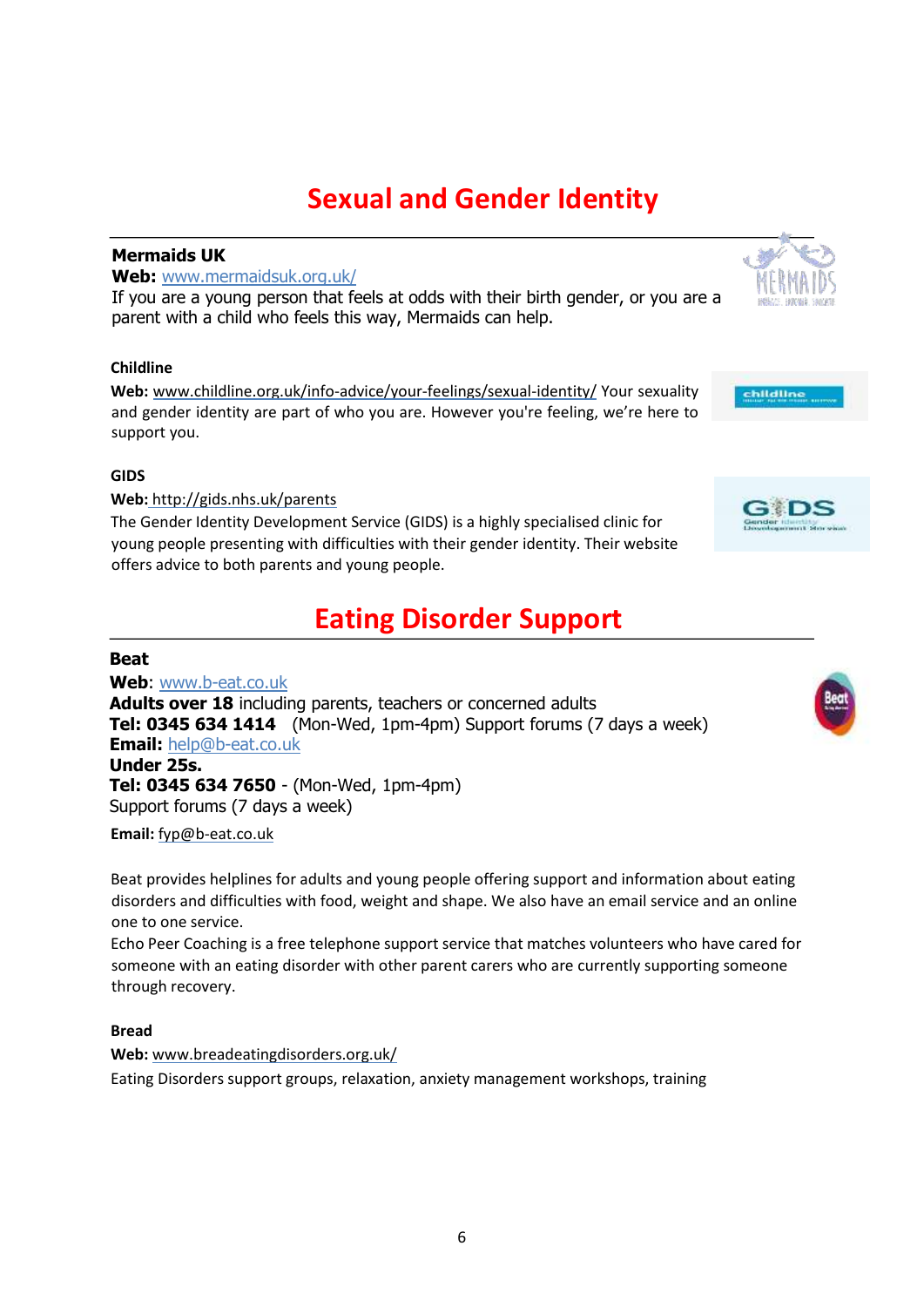# **Bereavement**

**Footsteps Tel:**0845 467 6065 **Web:**<http://talktofootsteps.co.uk/> **Email:**helen@talktofootsteps.co.uk

Footsteps is a registered charity providing support for bereaved children, young people and their families in Worcestershire following the death of a parent, sibling or other significant person in their life. We guide and support bereaved children and young people, and help them manage their grief.

# **Hope Again**

If you are a young person and someone you know has died, why not send a private email to hopeagain@cruse.org.uk to one of our trained volunteers. If you want to talk to someone directly, call our FREE phone helpline on **0808 808 1677** Monday-Friday, 9:30am - 5:00pm.

Hope Again is the youth website of Cruse Bereavement Care. It is a safe place where you can learn from other young people, how to cope with grief, and feel less alone.

Here you will find information about our services, a listening ear from other young people and advice for any young person dealing with the loss of a loved one. Hope Again provides somewhere to turn to when someone dies.

**Grief Encounter Web:**  Grief Talk Number: 0808 802 0111 1-2-1 Counsellor Chat – griefencounter.org.uk Helpline Email: grieftalk@griefencounter.org.uk

Our brand new, confidential helpline, staffed by trained professionals, to support bereaved children or families with immediate advice and guidance. Call us, Instant Chat or Email us Monday to Friday, 9am-9pm.

### **Noah's Ark Trust**

### **Web:** [www.noahsarktrust.co.uk](http://www.noahsarktrust.co.uk/)

Free service offering grief support on a 1:1 basis for children, young people and their families affected by the death of someone close to them. Also run a residential family weekend giving children the opportunity to meet others who have been bereaved **Tel: 01905 745735** 

### **Winston's Wish**

For children and young people and their families **where anyone has died** we offer our drop ins in Worcester, Upton, Evesham, Gloucester, Cheltenham and 2 in Bristol Helpline by phone or instant message **08088 020 021.**





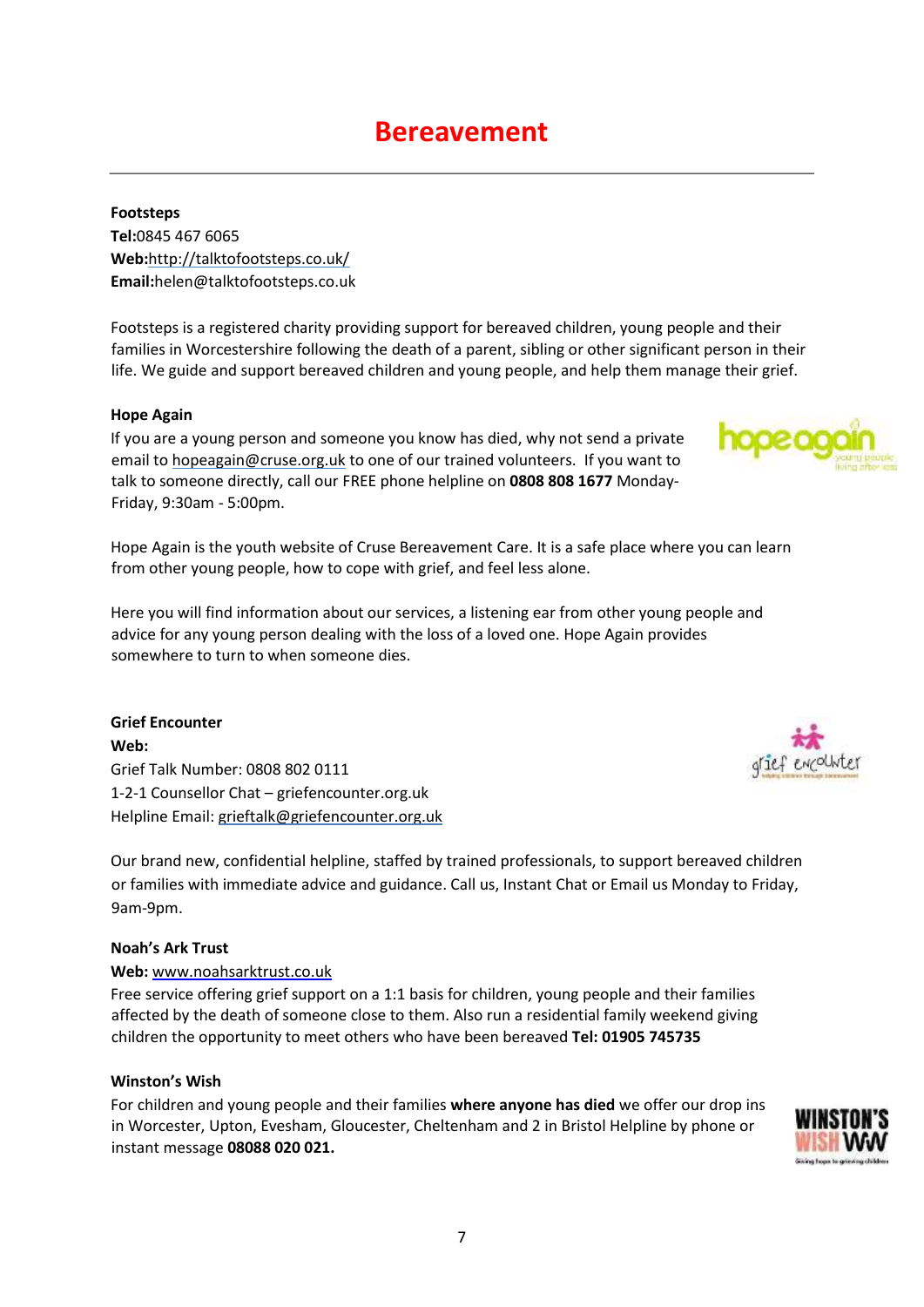The work we offer is family based bereavement work. We meet with families approximately 4-6 weekly and focus specifically on bereavement and the feelings, emotions and challenges this presents. We offer a group experience for each family if they w ish to take part. We offer a specific under 5's programme and a teenage outward bound group too.

# **Young Offenders**

# **ARC**

**If you would like to refer a young adult to ARC or are aged 16 – 24 and want to know if ARC is for you, please email** jessica.whitfield@yss.org.uk **or call 07584 706394.**

Accessing Resources in the Community (ARC) provides one to one support to 16-24 year olds who are in, or at risk of being involved in, the Criminal Justice System across West Mercia. Commissioned by John Campion, West Mercia Police and Crime Commissioner, ARC uses YSS Service Coordinators and Volunteer Mentors to support young people who are referred to the service, helping them to access community based activities.

# **DIVERT**

**If you would like to refer a young person to Divert or are aged 13–16 and want to know if Divert is for you, please email** Jessica.Whitfield@yss.org.uk **or call 07584 706 394.**

Divert is similar to ARC but caters for 13-16 year olds who are in, or at risk of being involved in, the Criminal Justice System across West Mercia. It is also a diversionary service aimed at young people who are displaying anti-social behaviour, have started to disengage or who are feeling lost and alone. It is particularly important to prevent minor issues becoming major issues further down the line.

# **Additional Support**

# **Mentor Link**

# **Web:** www.mentorlink.org.uk

Mentor Link is dedicated to supporting vulnerable and distressed children and young people by providing them with a volunteer mentor. Using Safer Recruiting techniques, fully trained adults will offer listening support and guidance to these young people during difficulties in their lives, which may include self-harm, bullying, traumatic bereavement and family breakdown. The aim of mentoring is to help these young people achieve positive changes and remain engaged with their families, learning and community, and achieve a successful transition to adulthood. The wellbeing of these children and young people forms the focus of our work.

### **Beat Bullying**

# **Web:** [www.beatbullying.org](http://www.beatbullying.org/)

Bullying UK, part of Family Lives, is a leading charity providing advice and support to anyone affected by bullying. We want to help beat bullying and promote all aspects of mental health and wellness. We provide resources to help educate you on bullying, depression, anxiety and other disorders. We want to help you improve your mental health.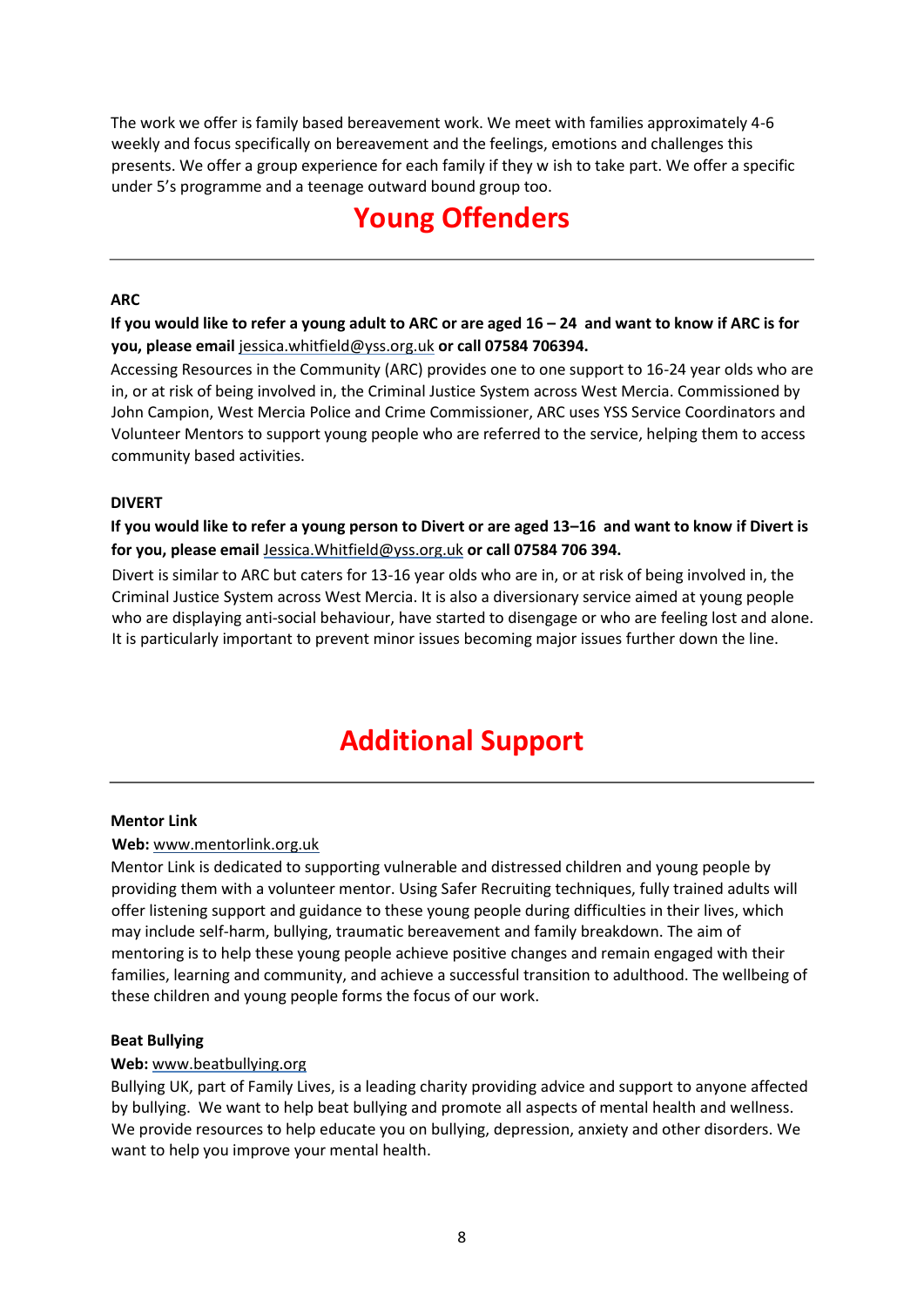# **The Glade Sexual Assault and Rape Centre (SARC)**

# **Web[:](http://www.theglade.org.uk/)** [www.theglade.org.uk](http://www.theglade.org.uk/)

The Glade Sexual Assault Referral Centre (SARC) is a specialist facility where recent victims of rape and sexual assault can receive immediate help and support. We aim to provide all of our clients with information, support and referrals to assist in their recovery, in a safe and welcoming environment. The Glade is a dedicated service available to women and men living in the West Mercia area including Worcestershire, Herefordshire, Shropshire, Telford, Wrekin and their surrounding areas.

### **Kidscape**



### **Web:** [www.kidscape.org.uk](http://www.kidscape.org.uk/)

We deliver high impact programmes of support for children, parents, carers and professionals to prevent bullying and keep children safe. ZAP-ZAP is a FREE one-day workshop for children and young people aged 9-16 who have experienced bullying, funded by the Big Lottery Fund.

#### **vInspired**

### **Web:** [www.vinspired.com](http://www.vinspired.com/)

**vInspired** is the UK's leading youth volunteering charity providing 14-25 year olds with volunteering and social action opportunities. Young people become more skilled, confident and employable.

### **FRANK**

**Web[:](http://www.talktofrank.com/)** [www.talktofrank.com](http://www.talktofrank.com/) Friendly and confidential drugs advice **SMS- 82111 Tel- 0300 123 6600**

### **Family Lives**

### **Web:** [www.familylives.org.uk](http://www.familylives.org.uk/)

People contact us about all aspects of family life that include all stages of a child's development, issues with schools and parenting/relationship support. We also respond when life becomes more complicated and provide support around family breakdown, aggression in the home, bullying at school, teenage risky behaviour and mental health concerns of both parents and their children. We provide a 24 hour helpline, advice website, live chat and parenting/relationship support groups. **Whatever the issue big or small you can call us our helpline service is open 9am – 9pm, Monday to Friday and 10am – 3pm Saturday and Sunday.** 

# **Supporting your child's well-being**

### **[www.annafreud.org](http://www.annafreud.org/)**

Anna Freud is a world leading mental health charity for children and families and has developed and delivered pioneering mental health care for over 60 years. There is a wealth of advice on this website including Podcasts, the importance of self-care and there is a Youth Well-being directory signposting parents to the right service for them. There is a 24/7 text support service for all parents accessed through the website, called Crisis Messenger where help is on hand at any time.